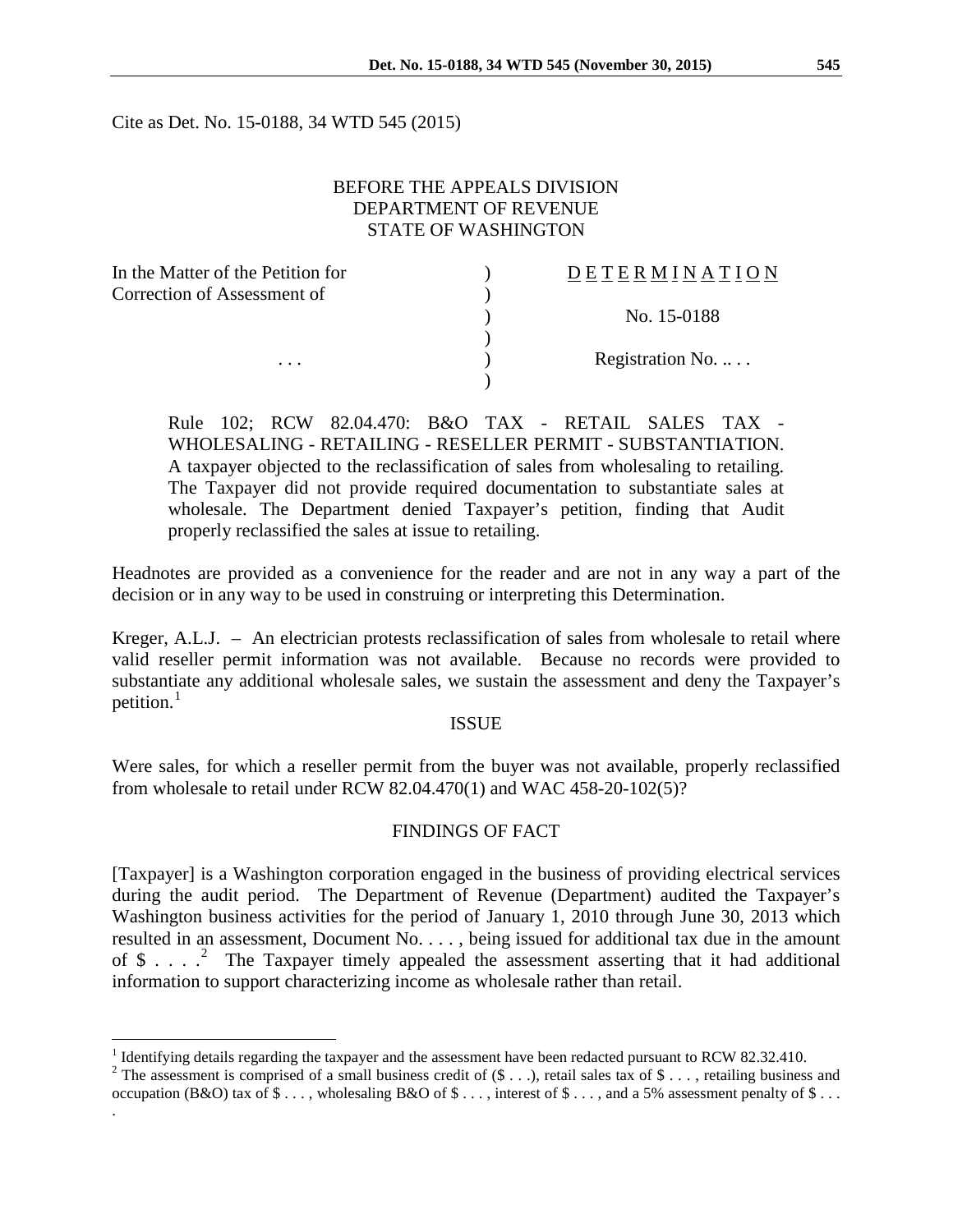The Taxpayer had limited business records to provide to the auditor for the audit period at issue. The auditor primarily relied upon check stubs, bank deposits, and information from the excise tax returns filed by the Taxpayer. During this time, the Taxpayer was using a bookkeeping service in . . . and had not retained full copies of its records. The Taxpayer asserts that the bulk of the work it performed was wholesale in nature but did not have records beyond what was provided to the auditor to substantiate this. The Taxpayer indicated that it requested records from its bookkeeper, and would provide additional information.

The Taxpayer was given until April 13, 2015 to provide additional information. The Taxpayer subsequently requested an extension of time to review the materials that had been received from the [bookkeeper,] and the due date to provide any additional records was extended to May 1, 2015. No additional records were provided.

#### ANALYSIS

Washington imposes retail sales tax on each retail sale in this state. RCW 82.08.020. The term "retail sale" includes the sale or charge made for tangible personal property consumed and/or for labor and services rendered in respect to the constructing, repairing, decorating, or improving of new or existing buildings or other structures on real property of or for consumers. RCW 82.04.050(2)(b). Persons "engaged within this state in the business of making sales at retail" are also subject to a retailing [business and occupation (B&O)] tax. RCW 82.04.250. It is the seller's responsibility to collect retail sales tax from the buyer. RCW 82.08.050. If the seller fails to do so, then it is personally liable for the amount of tax [due] unless the seller maintains proper records of exempt transactions and provides them to the Department when requested. RCW 82.08.050. Thus, a seller is liable for the retail sales tax due on any retail sale unless it has the documentation to show that the sale was exempt or otherwise not subject to retail sales tax. Det. No. 01-193, 21 WTD 264 (2002).

The Taxpayer's electrical services constitute retail sales if [sold] to a consumer. If the services are instead sold to persons who are not consumers, those transactions would instead fit within the definition of a "sale at wholesale." RCW 82.04.060(2).

RCW 82.04.470 provides that "[t]he burden of proving that a sale is a wholesale sale rather than a retail sale is on the seller." RCW 82.04.470(1). A seller may meet its burden of proving a sale is a wholesale sale, rather than a retail sale, by taking from the buyer, at the time of sale or within a reasonable time after the sale as provided by rule of the department, a copy of a reseller permit issued to the buyer, by the Department, under RCW 82.32.780 or 82.32.783. RCW 82.04.470(1). In addition to a copy of the reseller permit, there are uniform exemption certificates that may be relied upon or a record of the relevant data that would be captured on such an exemption certificate. RCW 82.04.470(2-4). The statue concludes by noting that a taxpayer may also substantiate a wholesale sale "by demonstrating facts and circumstances, according to rules adopted by the department, that show the sale was properly made without payment of retail sales tax." RCW 82.04.470(5).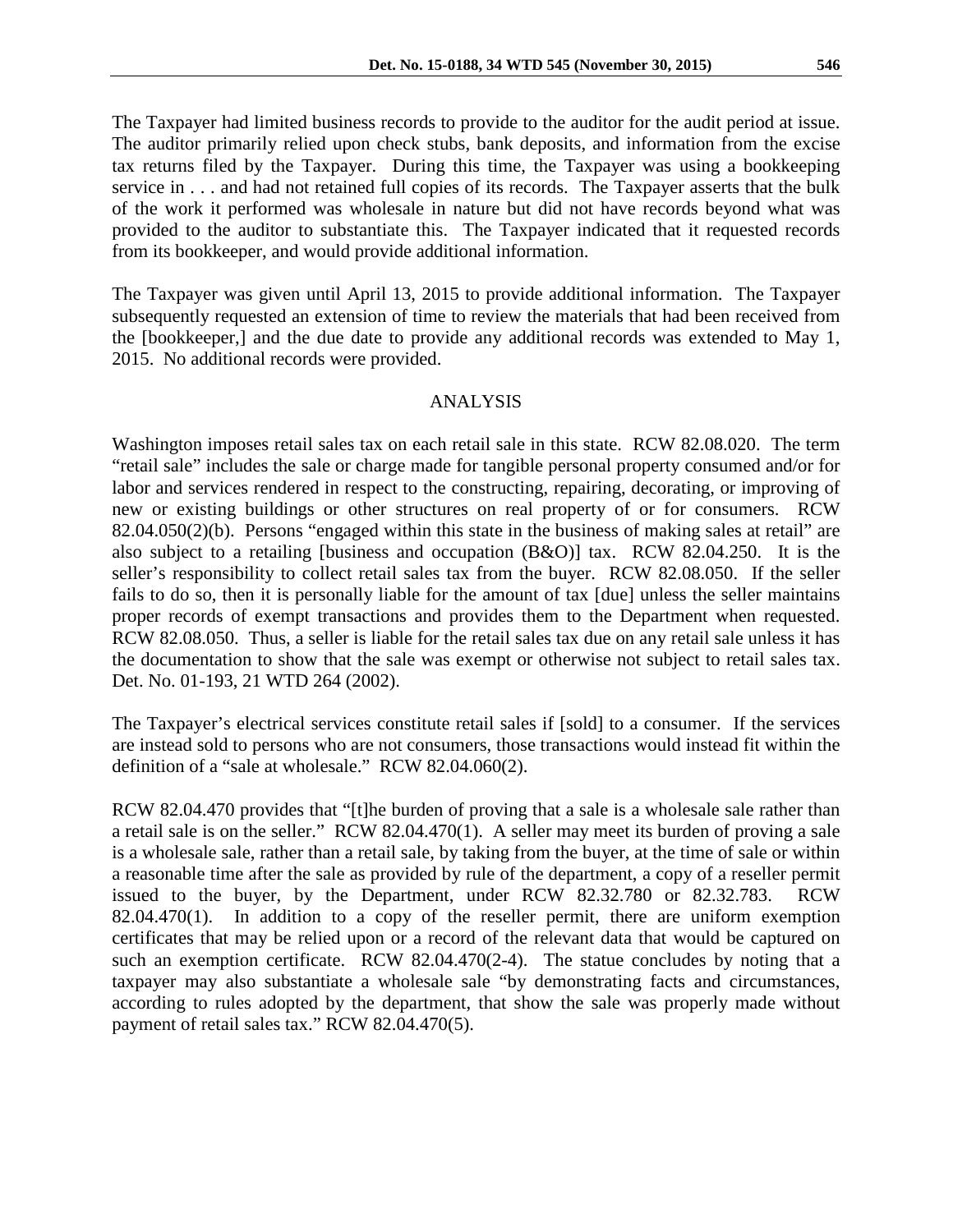WAC 458-20-102 (Rule 102) is the administrative regulation addressing reseller permits and provides addresses alterative documentation as follows:

If the seller has not obtained a reseller permit or the documentation described in (a), (b), (d), or (f) of this subsection, the seller is liable for the tax due unless it can sustain the burden of proving that a sale is a wholesale sale by demonstrating facts and circumstances that show the sale was properly made at wholesale. The department will consider all evidence presented by the seller, including the circumstances of the sales transaction itself, when determining whether the seller has met its burden of proof. It is the seller's responsibility to provide the information necessary to evaluate the facts and circumstances of all sales transactions for which reseller permits are not obtained. Facts and circumstances that should be considered include, but are not necessarily limited to, the following:

• The nature of the buyer's business. The items being purchased at wholesale must be consistent with the buyer's business. For example, a buyer having a business name of "Ace Used Cars" would generally not be expected to be in the business of selling furniture;

• The nature of the items sold. The items sold must be of a type that would normally be purchased at wholesale by the buyer; and

• Additional documentation. Other available documents, such as purchase orders and shipping instructions, should be considered in determining whether they support a finding that the sales are sales at wholesale.

Rule 102(7)(h). .

In this case, the Taxpayer has not provided additional reseller permits, applicable exemption certificates, or alternative documentation demonstrating facts and circumstances of a wholesale sale. As noted above, in the absence of the requisite documentation sales will be treated as retail rather than wholesale.

Taxpayers have an affirmative duty to maintain adequate records and to provide the Department access to those records so that the Department can reasonably ascertain a taxpayer's tax liability. RCW 82.32.070. *See also* WAC 458-20-254 (Rule 254); Det. No. 99-341, 20 WTD 343 (2001). RCW 82.32.070 specifically requires that "[e]very person liable for any fee or tax imposed by chapters 82.04 through 82.27 RCW shall keep and preserve, for a period of five years, suitable records as may be necessary to determine the amount of any tax for which he may be liable…." See also Rule 254.

In this case, while the Taxpayer asserted that the majority of its activities were wholesale sales, it was not able to provide the detail to support that assertion. Additional time was provided for the Taxpayer to review records retrieved from the company filing its tax returns, however, no additional detail was produced. Due to the absence of detail to support the Taxpayer's assertions, we sustain the assessment as issued.